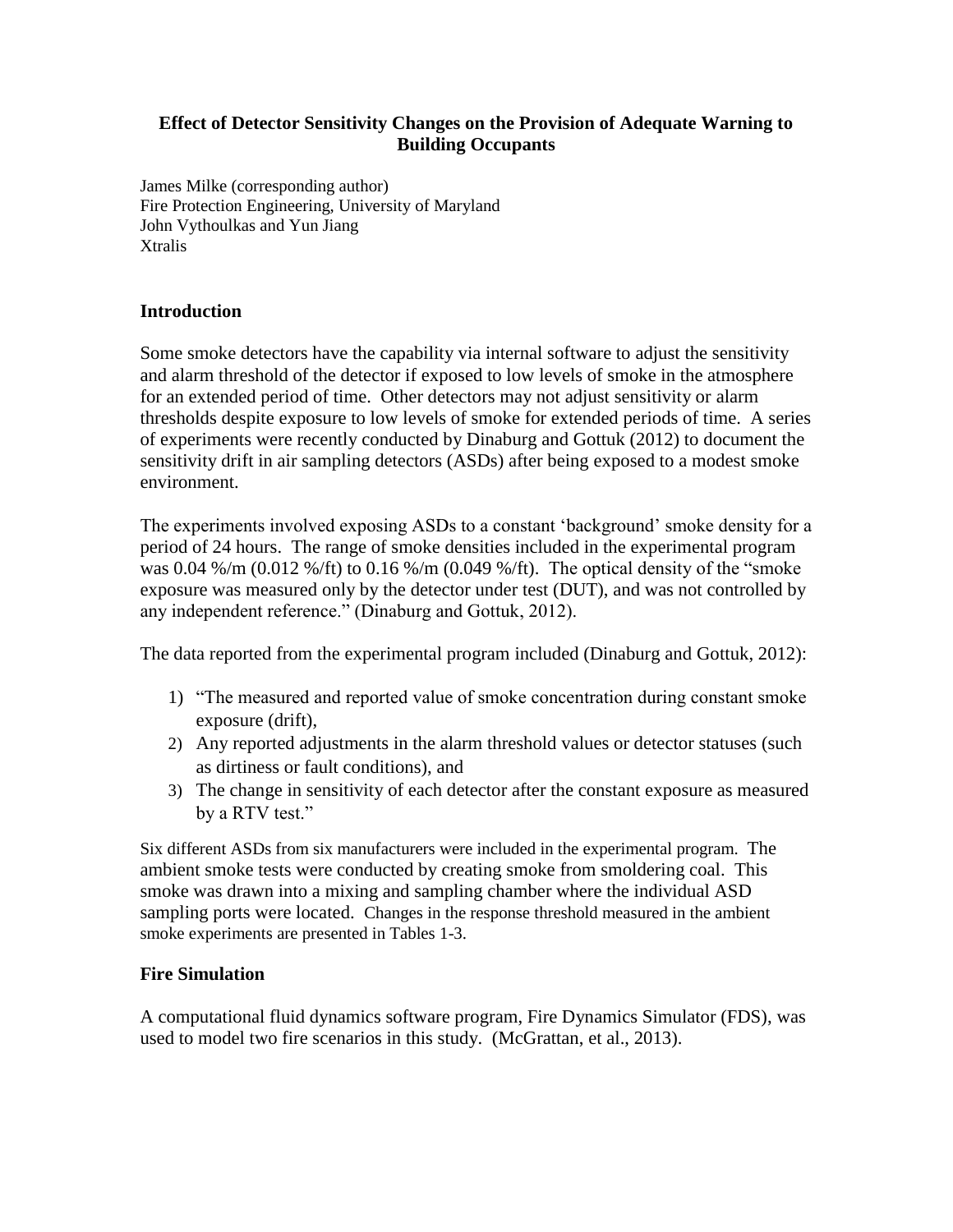|              | RTV0 (%/m) | RTVx (%/m) | Change <sup>1</sup> $(\%)$ |
|--------------|------------|------------|----------------------------|
| VLC          | 0.206      | 0.218      | -5                         |
| <b>FAAST</b> | 0.388      | 0.483      | $-20$                      |
| Securiton    | 0.176      | 0.190      | $-7$                       |
| Wagner       | 0.226      | 0.255      | $-11$                      |
| IFD          | 0.297      | 0.559      | -47                        |
| Senator      | 0.209      | 0.773      | $-73$                      |

**Table 1. Sensitivity Test Results, 24 hour Exposure to 0.04%/m Ambient Smoke**

 $1$  Change is relative to DUT's initial sensitivity

#### **Table 2. Sensitivity Test Results, 24 hour Exposure to 0.08%/m Ambient Smoke**

|              | RTV0 (%/m) | RTVx (%/m) | Change <sup>1</sup> $(\%)$ |
|--------------|------------|------------|----------------------------|
| <b>VLC</b>   | 0.206      | 0.221      | -7                         |
| <b>FAAST</b> | 0.388      | 0.480      | -19                        |
| Securiton    | 0.176      | 0.218      | -19                        |
| Wagner       | 0.226      | 0.294      | $-23$                      |
| <b>IFD</b>   | 0.297      | 0.488      | $-39$                      |
| Senator      | 0.209      | 0.665      | -69                        |

 $1$  Change is relative to DUT's initial sensitivity

| Table 3. Sensitivity Test Results, 24 hour Exposure to 0.16%/m Ambient Smoke |  |  |  |  |
|------------------------------------------------------------------------------|--|--|--|--|
|------------------------------------------------------------------------------|--|--|--|--|

|              | RTV0 (%/m) | RTVx (%/m) | Change <sup>1</sup> $(\%)$ |
|--------------|------------|------------|----------------------------|
| <b>VLC</b>   | 0.206      | 0.214      |                            |
| <b>FAAST</b> | 0.388      | 0.522      | $-26$                      |
| Securiton    | 0.176      | 0.296      | $-41$                      |
| Wagner       | 0.226      | 0.365      | -38                        |
| IFD          | 0.297      | 0.458      | $-35$                      |
| Senator      | 0.209      | 0.700      | $-71$                      |

 $1$  Change is relative to DUT's initial sensitivity

For both scenarios used in this study, a fire is located in a large open rectangular space representative of an airport terminal concourse or similar space. Dimensions are selected arbitrarily as 24 m x 76 m, with a ceiling height of 8.8 m. Natural ventilation in the space is provided via four 2 m x 2 m doorways, with one on each wall (some simulations include mechanical ventilation as outlined later). The fire is placed near the center of the room and is represented by a 0.4 m x 0.4 m gas burner.

With the compartment size for the simulation being very large, a multi-mesh setup is developed to manage the computation time needed to run a simulation. The surface area of the top of the burner is  $0.4 \text{ m} \times 0.4 \text{ m} (0.16 \text{ m}^2)$ ; hence the length scale for each cell is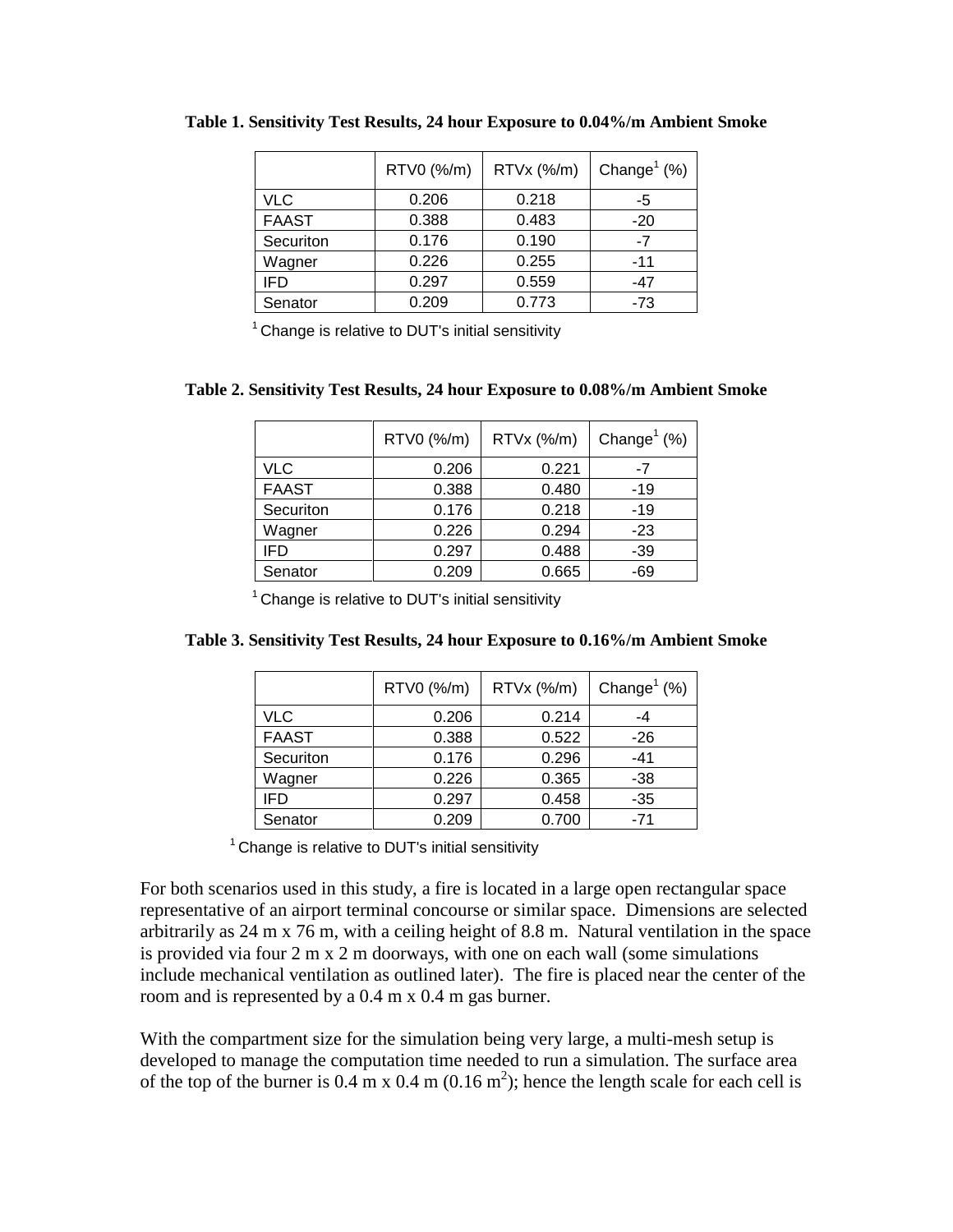based on the burner size (delta of 0.4 m). Fine mesh cells are half the size of the burner length and each grid cell is approximately 0.2 m x 0.2 m x 0.2 m.

The first scenario conducted in this study is a slow, t-squared fire in the space, i.e. potentially reaching 1 MW in 600 seconds. The slow t-squared fire simulation is prescribed to have a 300 second run time, as presented in Figure 1. The duration is selected to allow for a sufficient duration to permit development of smoke with at least the minimum optical density to provide detection by an ASD detector, including the magnitude of sensitivity drift observed in the experiments by Dinaburg and Gottuk. The soot yield for the slow t-squared fire is 0.01 kg soot/kg fuel consumed. For the incipient fire, the assumed soot yield is 0.095 kg soot/kg fuel consumed (Milke, Mowrer and Gandhi, 2008).



**Figure 1. Heat Release Rate Profile for Slow t<sup>2</sup> -Fire (Simulation #1)**

The second scenario is an incipient, smoldering fire. The fire behavior input provided to FDS is based on experimental data on the heat release rate for burning polyurethane foam and fabric materials (see Figure 2). This simulation is prescribed to have a 360 second run time. The incipient fire was modeled based on a heat release rate curve of the burning of polyurethane foam and fabrics (Milke, Mowrer and Gandhi, 2008). For the incipient fire scenario, three ventilation conditions were simulated, including 0, 5 and 10 air changes per hour (ACH).

27 smoke detectors are placed on the ceiling following traditional smoke detector spacing rules, with detectors placed 8 m apart. FDS provides output of smoke obscuration measured at the detector locations on a percent per meter basis.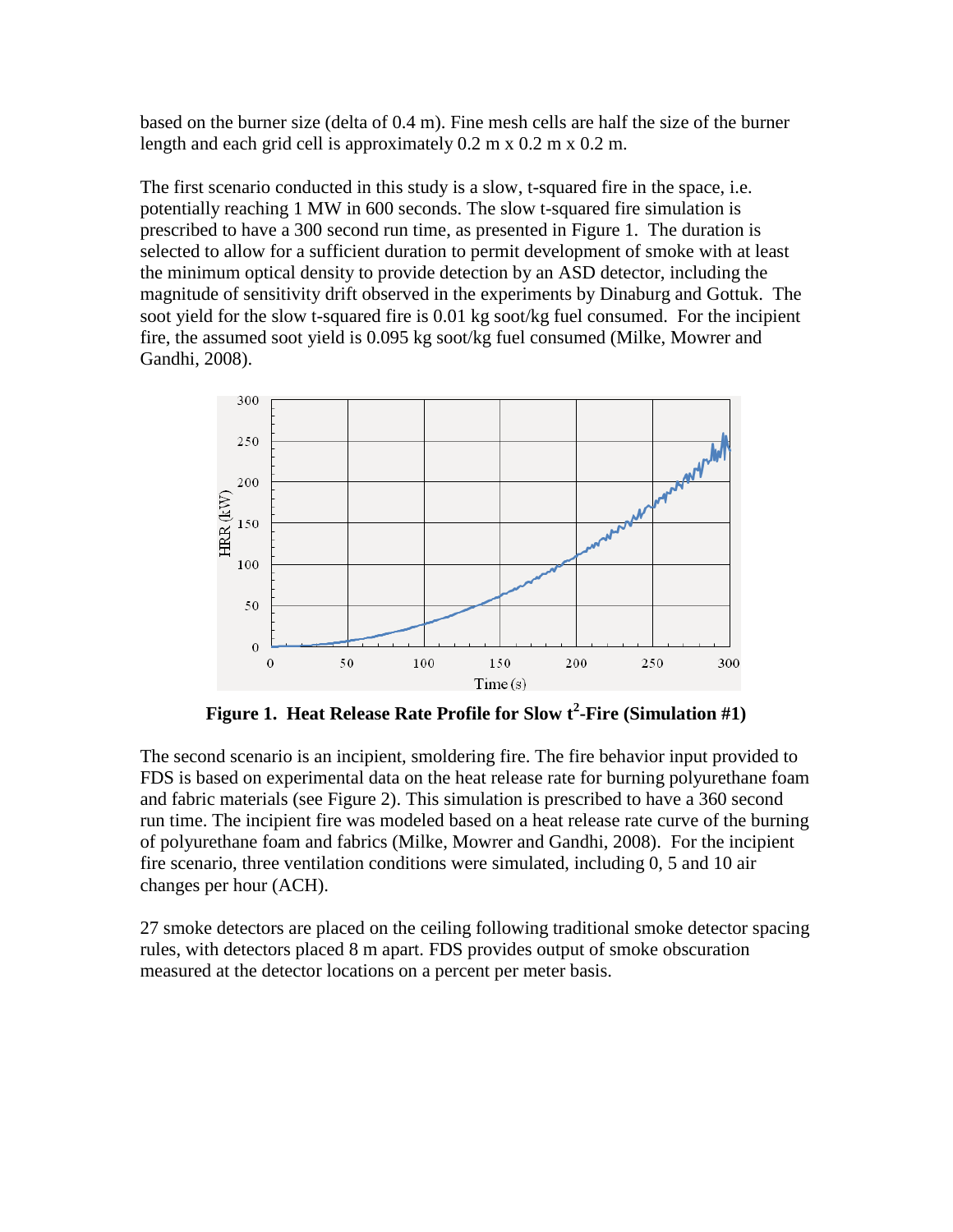

**Figure 2. Heat Release Rate Profile for Incipient Fire (Simulation #2)**

# **Analysis of Response Times from FDS Simulations**

#### 0.04%/m Ambient Smoke Condition

| HRR (kW)                                                                                                                                                                                                                                                                                                                                                                                                                                                                                                                                                                                                                                    |      |                  |                                                                        |      |                       |            |
|---------------------------------------------------------------------------------------------------------------------------------------------------------------------------------------------------------------------------------------------------------------------------------------------------------------------------------------------------------------------------------------------------------------------------------------------------------------------------------------------------------------------------------------------------------------------------------------------------------------------------------------------|------|------------------|------------------------------------------------------------------------|------|-----------------------|------------|
|                                                                                                                                                                                                                                                                                                                                                                                                                                                                                                                                                                                                                                             |      |                  |                                                                        |      |                       |            |
|                                                                                                                                                                                                                                                                                                                                                                                                                                                                                                                                                                                                                                             |      |                  |                                                                        |      |                       |            |
|                                                                                                                                                                                                                                                                                                                                                                                                                                                                                                                                                                                                                                             |      |                  |                                                                        |      |                       |            |
|                                                                                                                                                                                                                                                                                                                                                                                                                                                                                                                                                                                                                                             |      |                  |                                                                        |      |                       |            |
|                                                                                                                                                                                                                                                                                                                                                                                                                                                                                                                                                                                                                                             |      |                  |                                                                        |      |                       |            |
|                                                                                                                                                                                                                                                                                                                                                                                                                                                                                                                                                                                                                                             |      |                  | Time(s)                                                                |      |                       |            |
|                                                                                                                                                                                                                                                                                                                                                                                                                                                                                                                                                                                                                                             |      |                  |                                                                        |      |                       |            |
|                                                                                                                                                                                                                                                                                                                                                                                                                                                                                                                                                                                                                                             |      |                  | Figure 2. Heat Release Rate Profile for Incipient Fire (Simulation #2) |      |                       |            |
|                                                                                                                                                                                                                                                                                                                                                                                                                                                                                                                                                                                                                                             |      |                  |                                                                        |      |                       |            |
| <b>Analysis of Response Times from FDS Simulations</b>                                                                                                                                                                                                                                                                                                                                                                                                                                                                                                                                                                                      |      |                  |                                                                        |      |                       |            |
| The FDS results of interest include smoke obscuration (to estimate ASD response) and                                                                                                                                                                                                                                                                                                                                                                                                                                                                                                                                                        |      |                  |                                                                        |      |                       |            |
|                                                                                                                                                                                                                                                                                                                                                                                                                                                                                                                                                                                                                                             |      |                  |                                                                        |      |                       |            |
|                                                                                                                                                                                                                                                                                                                                                                                                                                                                                                                                                                                                                                             |      |                  |                                                                        |      |                       |            |
|                                                                                                                                                                                                                                                                                                                                                                                                                                                                                                                                                                                                                                             |      |                  |                                                                        |      |                       |            |
|                                                                                                                                                                                                                                                                                                                                                                                                                                                                                                                                                                                                                                             |      |                  |                                                                        |      |                       |            |
|                                                                                                                                                                                                                                                                                                                                                                                                                                                                                                                                                                                                                                             |      |                  |                                                                        |      |                       |            |
|                                                                                                                                                                                                                                                                                                                                                                                                                                                                                                                                                                                                                                             |      |                  |                                                                        |      |                       |            |
|                                                                                                                                                                                                                                                                                                                                                                                                                                                                                                                                                                                                                                             |      |                  |                                                                        |      |                       |            |
|                                                                                                                                                                                                                                                                                                                                                                                                                                                                                                                                                                                                                                             |      |                  |                                                                        |      |                       |            |
|                                                                                                                                                                                                                                                                                                                                                                                                                                                                                                                                                                                                                                             |      |                  |                                                                        |      |                       |            |
|                                                                                                                                                                                                                                                                                                                                                                                                                                                                                                                                                                                                                                             |      |                  |                                                                        |      |                       |            |
|                                                                                                                                                                                                                                                                                                                                                                                                                                                                                                                                                                                                                                             |      |                  |                                                                        |      |                       |            |
| temperature (to assess smoke layer characteristics). The impact of changes in detector<br>sensitivity can be assessed by reviewing the time at which smoke obscuration condition<br>are observed in the simulations. The response times for the two scenarios are estimated<br>based on the smoke conditions produced outside of the sampling units.<br>0.04%/m Ambient Smoke Condition<br>The estimated response times from the simulations for the two fire scenarios with the<br>original sensitivity and changed sensitivity are presented in Table 6. The proportional<br>changes in the response times are also presented in Table 4. |      |                  | Table 4. Estimated Response Times (sec)                                |      |                       |            |
|                                                                                                                                                                                                                                                                                                                                                                                                                                                                                                                                                                                                                                             |      | Slow t2-Fire     |                                                                        |      | <b>Incipient Fire</b> |            |
|                                                                                                                                                                                                                                                                                                                                                                                                                                                                                                                                                                                                                                             | RTV0 | RTV <sub>x</sub> | Change (%)                                                             | RTV0 | RTV <sub>x</sub>      | Change (%) |
|                                                                                                                                                                                                                                                                                                                                                                                                                                                                                                                                                                                                                                             | 110  | 112              | 1.8                                                                    | 101  | 102                   | 1.0        |
|                                                                                                                                                                                                                                                                                                                                                                                                                                                                                                                                                                                                                                             | 137  | 151              | 10                                                                     | 131  | 140                   | 6.9        |
|                                                                                                                                                                                                                                                                                                                                                                                                                                                                                                                                                                                                                                             | 101  | 109              | 7.9                                                                    | 95   | 98                    | 3.2        |
|                                                                                                                                                                                                                                                                                                                                                                                                                                                                                                                                                                                                                                             | 112  | 117              | 4.5                                                                    | 103  | 109                   | 5.8        |
| <b>DUT</b><br><b>VLC-505</b><br><b>FAAST 8100</b><br>Securiton 535-4<br><b>Wagner PRO-SENS</b><br><b>IFD Cirrus</b>                                                                                                                                                                                                                                                                                                                                                                                                                                                                                                                         | 123  | 164              | 33                                                                     | 119  | 143                   | 20         |

**Table 4. Estimated Response Times (sec)**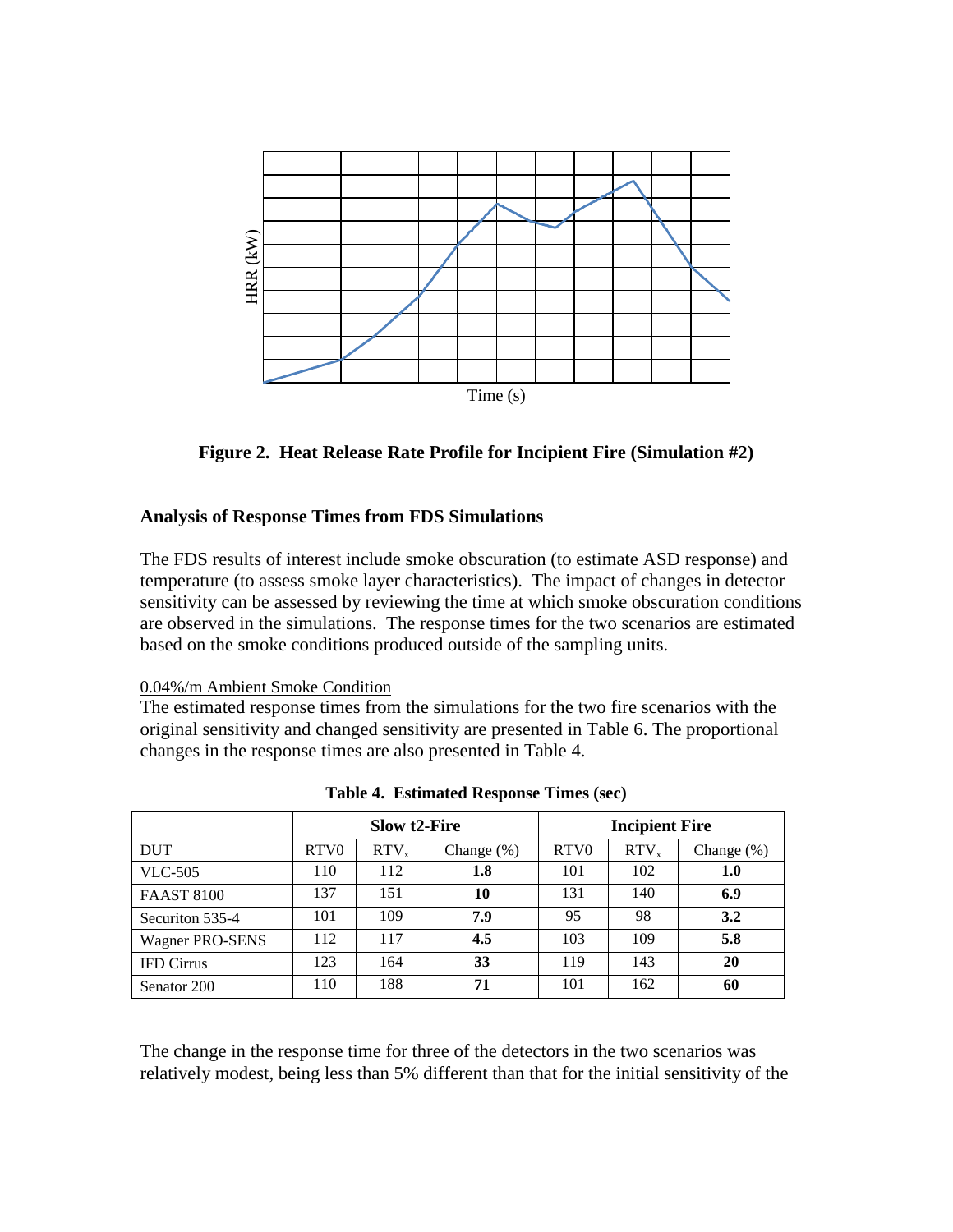detector. However, the response time for the other three detectors was appreciable, being as great as 71%.

## 0.08%/m Ambient Smoke Condition

A similar estimate of response times from the simulations for the two fire scenarios with the original sensitivity and changed sensitivity of 0.08%/m are presented in Table 5. The proportional changes in the response times are also presented in Table 5.

|                        | Slow $t^2$ -Fire |                  |               | <b>Incipient Fire</b> |                  |               |
|------------------------|------------------|------------------|---------------|-----------------------|------------------|---------------|
| <b>DUT</b>             | RTV <sub>0</sub> | RTV <sub>x</sub> | Change $(\%)$ | RTV <sub>0</sub>      | RTV <sub>x</sub> | Change $(\%)$ |
| <b>VLC-505</b>         | 110              | 112              | 1.8           | 101                   | 102              | 1.0           |
| <b>FAAST 8100</b>      | 137              | 151              | 10            | 131                   | 140              | 6.9           |
| Securiton 535-4        | 101              | 112              | 11            | 95                    | 102              | 7.4           |
| <b>Wagner PRO-SENS</b> | 112              | 123              | 9.8           | 103                   | 119              | 16            |
| <b>IFD</b> Cirrus      | 123              | 152              | 24            | 119                   | 140              | 18            |
| Senator 200            | 110              | 174              | 58            | 101                   | 153              | 51            |

**Table 5. Estimated Response Times (sec)**

For these detectors subjected to the greater ambient smoke exposure, the changes in the response time was generally more significant than for the 0.04%/m set of tests. Only one of the detectors in the two scenarios experienced a relatively modest change, being less than 5% different. In one case the change in response time was substantial, being in excess of 50%.

#### 0.16%/m Ambient Smoke Condition

A similar estimate of response times from the simulations for the two fire scenarios with the original sensitivity and changed sensitivity of 0.16%/m are presented in Table 6. The proportional changes in the response times are also presented in Table 6.

|                        | Slow $t^2$ -Fire |           |               | <b>Incipient Fire</b> |           |               |
|------------------------|------------------|-----------|---------------|-----------------------|-----------|---------------|
| <b>DUT</b>             | RTV <sub>0</sub> | $RTV_{x}$ | Change $(\%)$ | RTV <sub>0</sub>      | $RTV_{x}$ | Change $(\%)$ |
| <b>VLC-505</b>         | 110              | 111       | 0.9           | 101                   | 102       | 1.0           |
| <b>FAAST 8100</b>      | 137              | 154       | 12            | 131                   | 141       | 7.6           |
| Securiton 535-4        | 101              | 123       | 22            | 95                    | 119       | 25            |
| <b>Wagner PRO-SENS</b> | 112              | 136       | 21            | 103                   | 130       | 26            |
| <b>IFD Cirrus</b>      | 123              | 149       | 21            | 119                   | 139       | 17            |
| Senator 200            | 110              | 180       | 64            | 101                   | 158       | 56            |

**Table 8. Estimated Response Times (sec)**

For these detectors subjected to the greatest ambient smoke exposure, the greatest changes in response time were generally observed. Only one of the detectors in the two scenarios experienced a relatively modest change, being less than 5% different. Virtually all other detectors experienced a change of at least 10% in one case the change in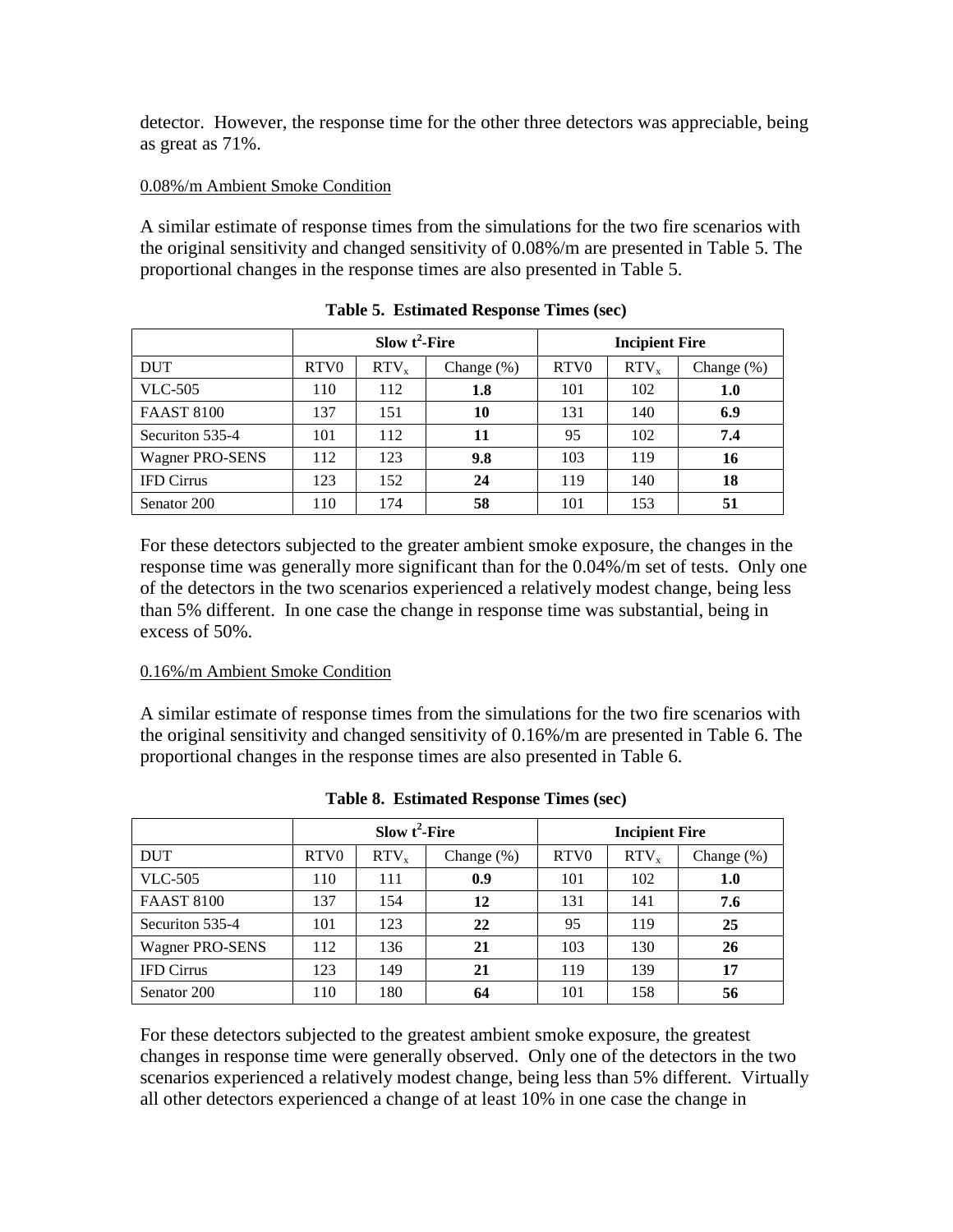response time was in excess of 60%. A compilation of the changes for the slow  $t^2$ -fires are presented in Figure 3. Similarly, the changes for the incipient fires are presented in Figure 4.



**Figure 3. Response Time Changes for Slow t<sup>2</sup> -Fires**



**Figure 4. Response Time Changes for Incipient Fires**

# Ventilation Conditions

Smoke concentration under the simulated ventilation conditions are indicated in Figure 5. As expected, the obscuration level decreases with increasing ventilation. The difference in response times of the DUT's at their initial sensitivity setting and after exposure to 0.16%/m meter smoke for 5 and 10 ACH ventilation rates are presented in Figures 6 and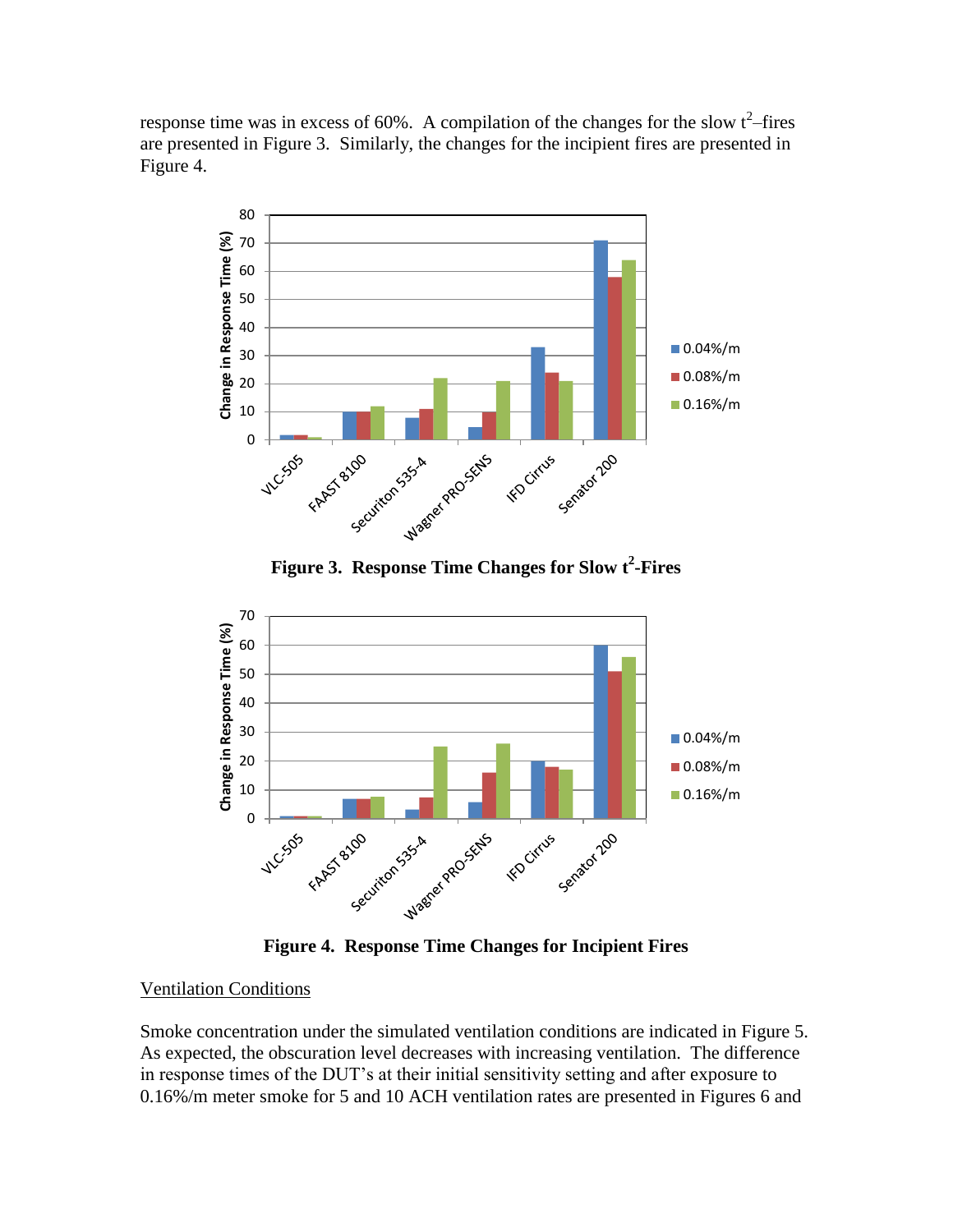7. The differences are highlighted only for three selected DUTS for clarity in the figure, representing the ranges in differences noted.